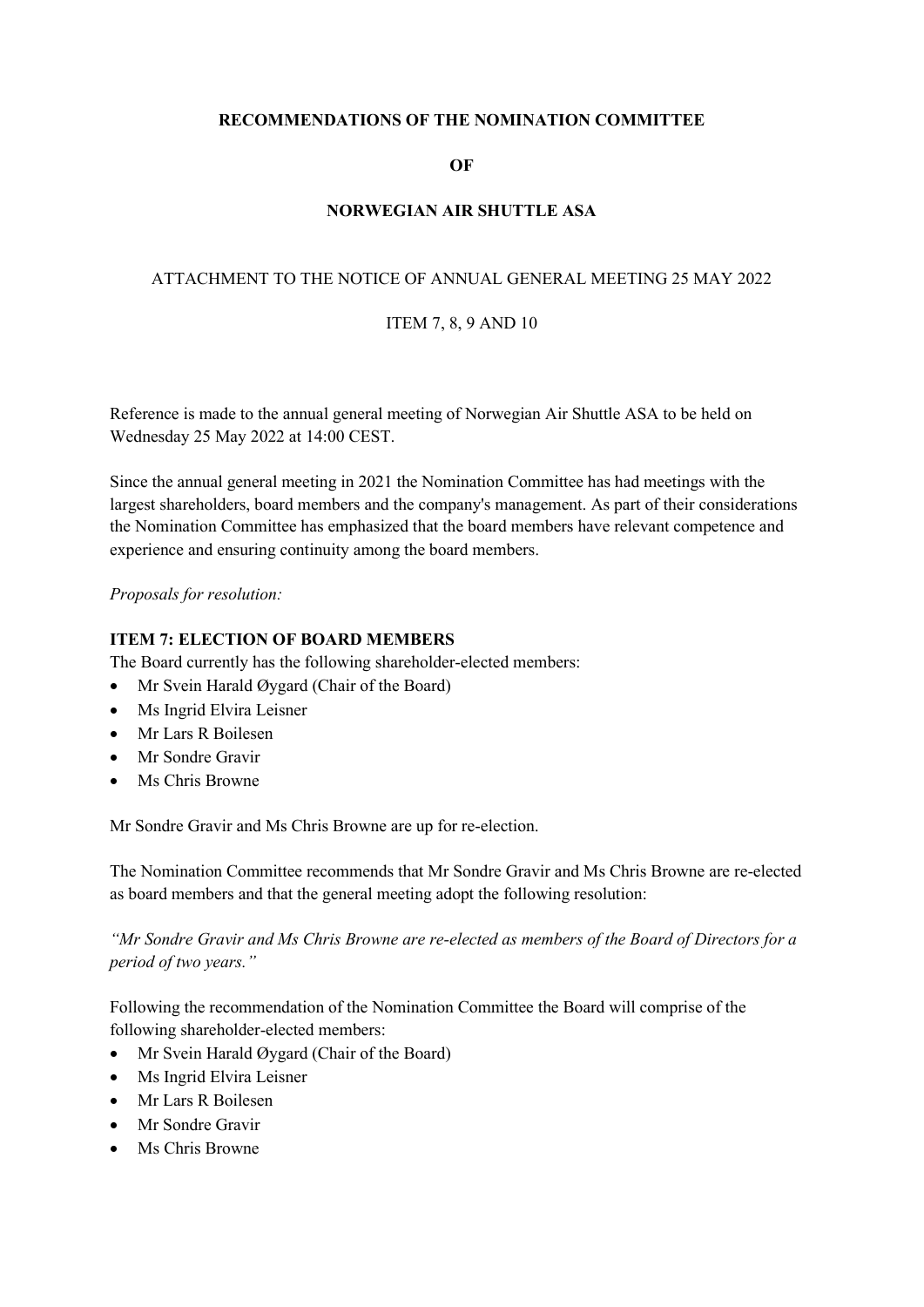## **ITEM 8: ELECTION OF MEMBERS OF THE NOMINATION COMMITTEE**

The Nomination Committee currently has the following members:

- Mr Nils A. Foldal (Chair of the Nomination Committee)
- Mr Jakob Iqbal
- Mr Tor Svelland
- Mr Nils Bastiansen

Mr Nils Bastiansen is up for re-election, and the Nomination Committee recommends that Mr Nils Bastiansen be re-elected as member of the Nomination Committee and that the general meeting adopt the following resolution:

*"Mr. Nils Bastiansen is re-elected as member of the Nomination Committee for a period of two years."*

Following the recommendation of the Nomination Committee the Nomination Committee will comprise the following members:

- Mr Nils A. Foldal (Chair of the Nomination Committee)
- Mr Jakob Iqbal
- Mr Tor Svelland
- Mr Nils Bastiansen

## **ITEM 9: DETERMINATION OF COMPENSATION TO THE MEMBERS OF THE BOARD**

The Nomination Committee has reviewed the current fees and proposes the following remuneration for the period from the annual general meeting in 2022 to the annual general meeting in 2023:

| <b>Position</b>    | Compensation                                                                    |
|--------------------|---------------------------------------------------------------------------------|
| Chair of the Board | Annual fee of total NOK 1,100,000 whereof:                                      |
|                    | NOK 750,000 in cash, to be resolved in advance but paid in<br>a.                |
|                    | arrears after the annual general meeting the following year                     |
|                    | $(2023)$ , and                                                                  |
|                    | NOK 350,000 in cash, to be resolved in advance and paid after<br>$\mathbf{b}$ . |
|                    | the annual general meeting the same year $(2022)$ . It is assumed               |
|                    | that the amount, subtracted tax, is invested in shares in the                   |
|                    | company and that the shares are purchased at market price                       |
|                    | within 6 months after the date of the annual general meeting.                   |
|                    | The shares cannot be sold until the shares have a value                         |
|                    | corresponding to an annual board fee (total NOK $1,100,000$ ) or                |
|                    | before resignation from the Board.                                              |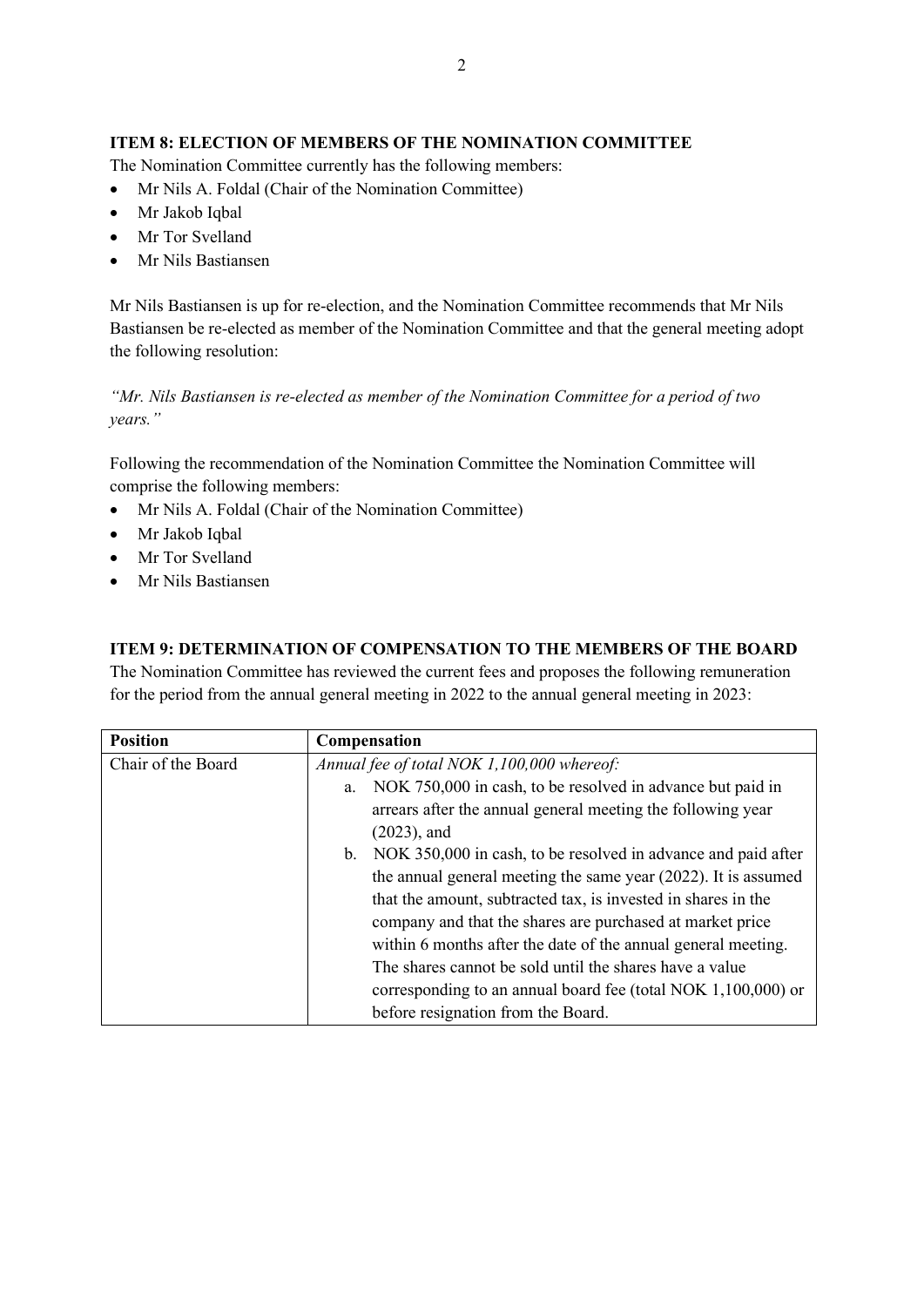| <b>Position</b>               | Compensation                                                           |
|-------------------------------|------------------------------------------------------------------------|
| Directors elected by the      | Annual fee of total NOK 500,000 whereof:                               |
| shareholders                  | NOK 400,000 in cash, to be resolved in advance but paid in<br>a.       |
|                               | arrears after the annual general meeting the following year            |
|                               | $(2023)$ , and                                                         |
|                               | NOK 100,000 in cash, to be resolved in advance and paid after<br>b.    |
|                               | the annual general meeting the same year (2022). It is assumed         |
|                               | that the amount, subtracted tax, is invested in shares in the          |
|                               | company and that the shares are purchased at market price              |
|                               | within 6 months after the date of the annual general meeting.          |
|                               | The shares cannot be sold until the shares have a value                |
|                               | corresponding to an annual board fee (total NOK 500,000) or            |
|                               | before resignation from the Board.                                     |
| Directors elected by and      | Annual fee of total NOK 150,000 in cash, to be resolved in advance but |
| amongst the employees         | paid in arrears after the annual general meeting the following year    |
|                               | (2023).                                                                |
| Chair of the Audit            | Annual fee of NOK 175,000 in cash, to be resolved in advance but paid  |
| Committee                     | in arrears after the annual general meeting the following year (2023). |
| Other members of the          | Annual fee of NOK 125,000 in cash, to be resolved in advance but paid  |
| <b>Audit Committee</b>        | in arrears after the annual general meeting the following year (2023). |
| Chair of the Remuneration     | Annual fee of NOK 75,000 in cash, to be resolved in advance but paid   |
| Committee                     | in arrears after the annual general meeting the following year (2023). |
| Other members of the          | Annual fee of NOK 30,000 in cash, to be resolved in advance but paid   |
| <b>Remuneration Committee</b> | in arrears after the annual general meeting the following year (2023). |

Further, the Nomination Committee proposes an extraordinary fee for the Chair of the Remuneration Committee for the period from the annual general meeting in 2021 to the annual general meeting in 2022:

| <b>Position</b>           | <b>Extraordinary fee</b>                                              |
|---------------------------|-----------------------------------------------------------------------|
| Chair of the Remuneration | NOK 75,000 in cash, to be paid after the annual general meeting 2022. |
| Committee                 |                                                                       |

# **ITEM 10: DETERMINATION OF COMPENSATION TO THE MEMBERS OF THE NOMINATION COMMITTEE**

The Nomination Committee recommends that the compensation to the members of the Nomination Committee remains the same. This implies that the members will receive the following remuneration for the period from the annual general meeting in 2022 to the annual general meeting in 2023:

| <b>Position</b>             | Compensation                                                          |
|-----------------------------|-----------------------------------------------------------------------|
| Chair of the Nomination     | NOK 10,000 per meeting, to be resolved in advance but paid in arrears |
| Committee                   | after the annual general meeting the following year (2023).           |
| Other members of the        | NOK 7,500 per meeting, to be resolved in advance but paid in arrears  |
| <b>Nomination Committee</b> | after the annual general meeting the following year (2023).           |